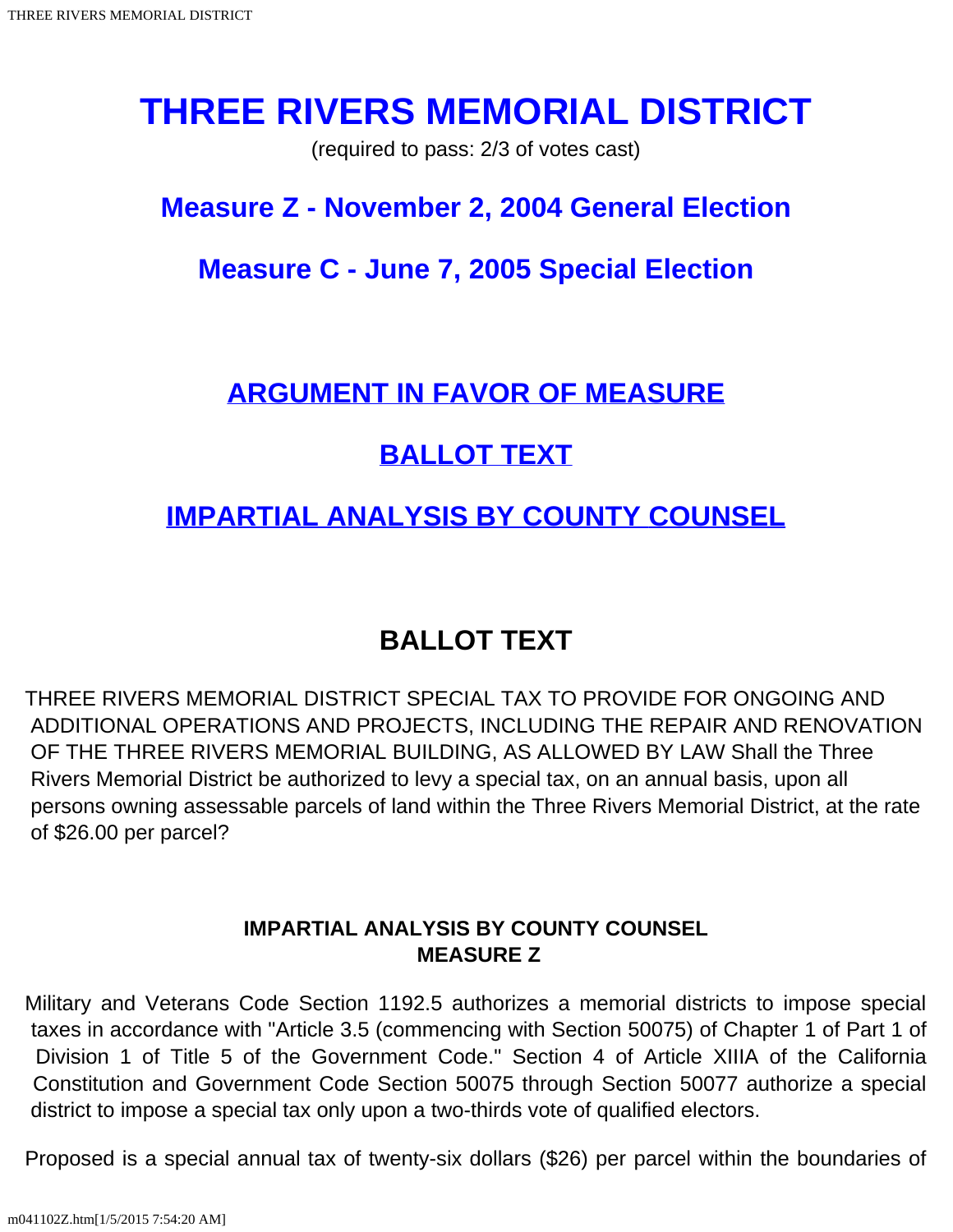the Three Rivers Memorial District on the secured tax roll. If two-thirds of the qualified electors voting in an election held within the boundaries of the District vote in favor of the measure, the District will be authorized to impose this special tax for the specified purposes of providing for ongoing and additional operations and projects of the District, including the operation, maintenance, repair and renovation of the Three Rivers Memorial Building.

If approved, there are approximately 2,212 total parcels within the District which would be subject to an annual tax of \$26 per parcel. The proposed tax would be "applied uniformly to all taxpayers or all real property within the district" as allowed by Military and Veterans Code Section 1192.5. The proposed tax would raise\$57,512. Of this amount, \$3 per parcel (\$6,636) would be returned to Tulare County for collection of the special tax. The net revenue the proposed special tax would generate for the District would be \$50,876 per year.

There is no proposed ending date for the tax. However, Military and Veteran's Code Section 1192(a) limits a special tax to an amount that is sufficient to pay the estimated expenses of operating and maintaining the memorial district for the next year and the estimated capital outlay of the district for the next two years. The District is also subject to constitutional spending limits set forth in Article XIIIB of the California Constitution.

This measure makes no change to existing law. The electors entitled to vote on this measure are the registered voters within the boundaries of the District. If the measure is not approved by at least two-thirds of the votes case on the measure, the measure will fail and the special tax will not be imposed.

#### KATHLEEN BALES-LANGE Tulare County Counsel By: Judy Chapman Deputy County Counsel

#### **ARGUMENT IN FAVOR OF MEASURE Z**

<span id="page-1-0"></span>For 50 years, the Three Rivers Veterans Memorial Building has housed activities of the VFW, Senior League, Lions Club, Womans Club, Jazz Club, the blood bank, elections, fire emergencies, park training, and hundreds of private parties, an important service to the community.

The building is owned by the residents of the District and governed by a local unpaid, elected Board, with two part-time employees. Funding comes from rental fees and property taxes. Fees are competitive and affordable. Earlier, an ample property tax was set by the Board of Supervisors. Prop. 13 reduced our tax revenue by 50 %, the ERAF program reduced the remainder about 50 % and this year, the proposed state budget will reduce our tax revenue by another 25 %.